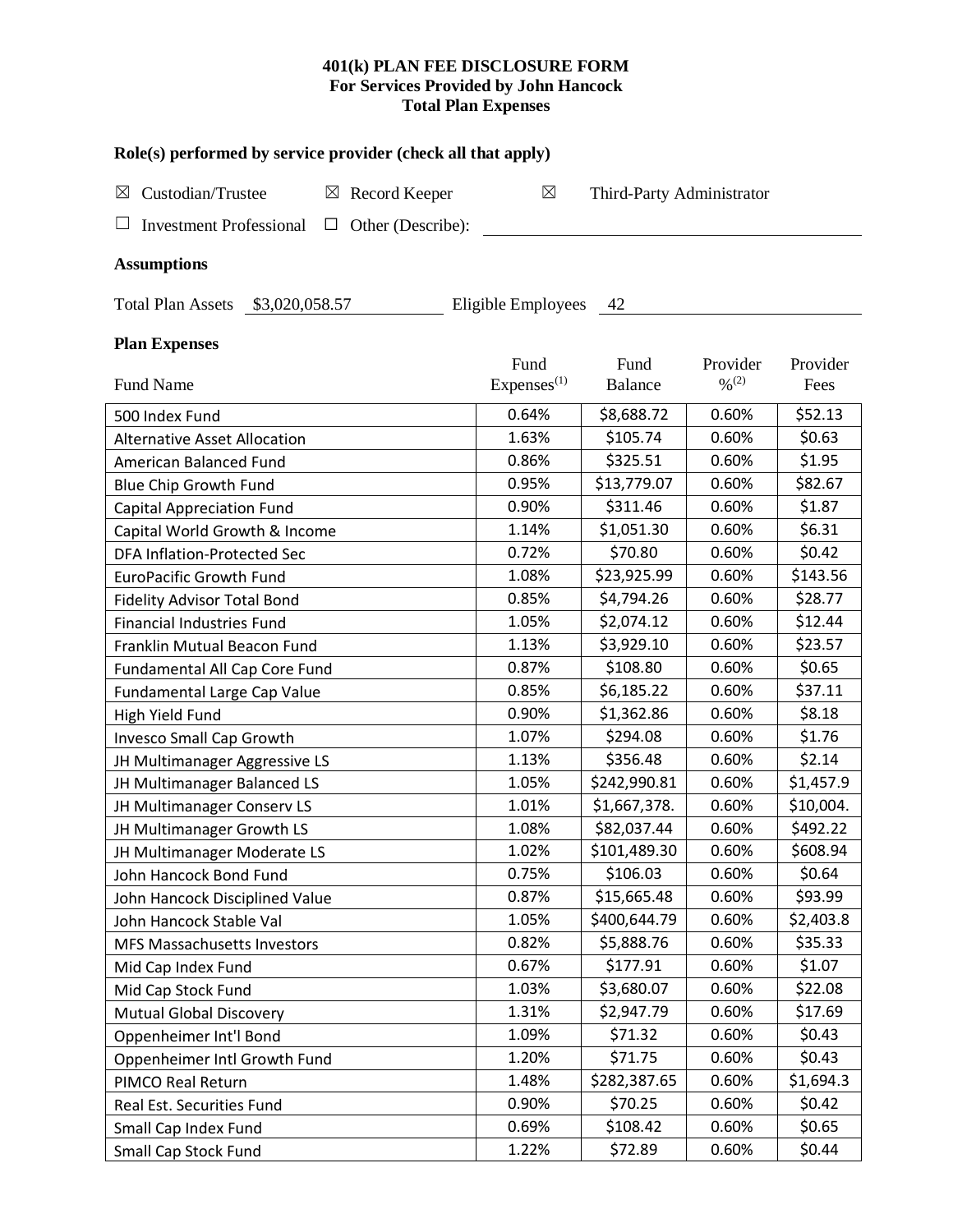| Strategic Income Opp Fund                                               | 0.84% | \$177.43    | 0.60% | \$1.06   |
|-------------------------------------------------------------------------|-------|-------------|-------|----------|
| T. Rowe Price Health Sci                                                | 1.22% | \$39,597.95 | 0.60% | \$237.59 |
| T. Rowe Price Sci & Tech                                                | 1.25% | \$71.80     | 0.60% | \$0.43   |
| The Growth Fund of America                                              | 0.93% | \$44,451.08 | 0.60% | \$266.71 |
| <b>Total Stock Market Index Fund</b>                                    | 0.76% | \$106.60    | 0.60% | \$0.64   |
| U.S. Growth Fund                                                        | 1.03% | \$4,843.46  | 0.60% | \$29.06  |
| U.S. High Yield Bond Fund                                               | 0.96% | \$71.12     | 0.60% | \$0.43   |
| <b>Utilities Fund</b>                                                   | 1.05% | \$22,008.64 | 0.60% | \$132.05 |
| Vanguard Energy Fund                                                    | 0.90% | \$7,231.86  | 0.60% | \$43.39  |
| Vanguard Growth Index Fund                                              | 0.65% | \$10,829.01 | 0.60% | \$64.97  |
| Vanguard Small Cap Grow Index                                           | 0.67% | \$10,488.19 | 0.60% | \$62.93  |
| Vanguard Tot Wld Stk Index ETF                                          | 0.76% | \$305.03    | 0.60% | \$1.83   |
| <b>Washington Mutual Investors</b>                                      | 0.89% | \$6,723.71  | 0.60% | \$40.34  |
| Provider fees paid from Fund Expenses                                   |       |             |       |          |
| Provider fees deducted from participant accounts or paid by employer    |       |             |       |          |
| Investment expenses (i.e., Fund Expenses not used to pay provider fees) |       |             |       |          |

Total ("all-in") plan expenses **\$35,060.10** 

(1)Fund Expenses include the fund's expense ratio plus any "wrap" fee charged by the provider. The expense ratio is determined through an annual calculation, where a fund's operating expenses are divided by the average dollar value of its assets under management. Fund Expenses lower investor returns.

<sup>(2)</sup>Provider % includes revenue sharing paid to the provider by the investment fund or wrap fees added by the provider. These expenses lower investor returns.